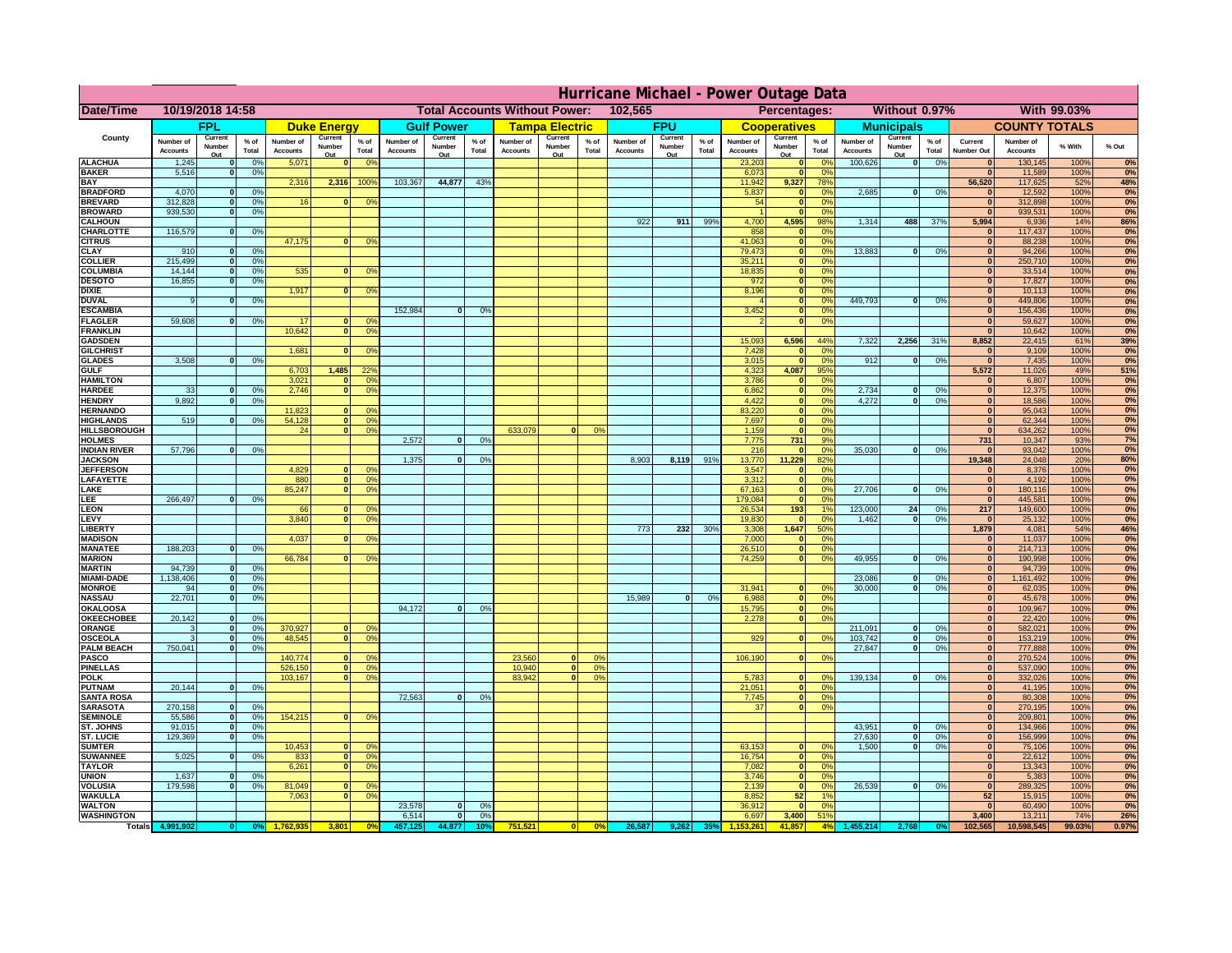# 10/19/2018 2:58 PM Hurricane Michael

| <b>Power Provider</b>                   | <b>County</b>       | <b>Number of Customers</b> | <b>Current Number Out</b> | <b>Outage Percentage</b> | <b>Estimated Restore Time</b> |
|-----------------------------------------|---------------------|----------------------------|---------------------------|--------------------------|-------------------------------|
|                                         |                     |                            |                           |                          |                               |
| <b>Gulf Power Company</b>               | BAY                 | 103,367                    | 44,877                    | 43.42%                   | >5 days                       |
| West Florida Electric Cooperative, Inc. | <b>JACKSON</b>      | 13,723                     | 11,182                    | 81.48%                   | >5 days                       |
| Gulf Coast Electric Cooperative, Inc.   | BAY                 | 11,942                     | 9,327                     | 78.10%                   | >5 days                       |
| Florida Public Utilities Corporation    | <b>JACKSON</b>      | 8,903                      | 8,119                     | 91.19%                   | >5 days                       |
| Talquin Electric Cooperative, Inc.      | <b>GADSDEN</b>      | 15,093                     | 6,596                     | 43.70%                   | 72                            |
| Gulf Coast Electric Cooperative, Inc.   | <b>GULF</b>         | 4,323                      | 4,087                     | 94.54%                   | >5 days                       |
| West Florida Electric Cooperative, Inc. | <b>WASHINGTON</b>   | 4,260                      | 3,018                     | 70.85%                   | >5 days                       |
|                                         |                     |                            |                           |                          |                               |
| West Florida Electric Cooperative, Inc. | CALHOUN             | 2,852                      | 2,752                     | 96.49%                   | >5 days                       |
| <b>Duke Energy</b>                      | BAY                 | 2,316                      | 2,316                     | 100.00%                  | <b>TBD</b>                    |
| Gulf Coast Electric Cooperative, Inc.   | CALHOUN             | 1,848                      | 1,843                     | 99.73%                   | >5 days                       |
| City of Quincy                          | <b>GADSDEN</b>      | 4,768                      | 1,821                     | 38.19%                   | $>72$                         |
| Talquin Electric Cooperative, Inc.      | LIBERTY             | 3,308                      | 1,647                     | 49.79%                   | >5 days                       |
| <b>Duke Energy</b>                      | <b>GULF</b>         | 6,703                      | 1,485                     | 22.15%                   | TBD                           |
| Florida Public Utilities Corporation    | CALHOUN             | 922                        | 911                       | 98.81%                   | >5 days                       |
|                                         |                     |                            |                           |                          |                               |
| West Florida Electric Cooperative, Inc. | <b>HOLMES</b>       | 7,482                      | 731                       | 9.77%                    | >5 days                       |
| City of Blountstown                     | CALHOUN             | 1,314                      | 488                       | 37.14%                   | >5 days                       |
| Chattahoochee Electric                  | GADSDEN             | 1,163                      | 435                       | 37.40%                   | >5 days                       |
| Gulf Coast Electric Cooperative, Inc.   | WASHINGTON          | 2,437                      | 382                       | 15.68%                   | >5 days                       |
| Florida Public Utilities Corporation    | <b>LIBERTY</b>      | 773                        | 232                       | 30.01%                   | >5 days                       |
| Talquin Electric Cooperative, Inc.      | LEON                | 26,534                     | 193                       | 0.73%                    | 48                            |
|                                         |                     |                            | 52                        |                          | 24                            |
| Talquin Electric Cooperative, Inc.      | <b>WAKULLA</b>      | 8,852                      |                           | 0.59%                    |                               |
| Gulf Coast Electric Cooperative, Inc.   | <b>JACKSON</b>      | 47                         | 47                        | 100.00%                  | >5 days                       |
| City of Tallahassee                     | <b>LEON</b>         | 123,000                    | 24                        | 0.02%                    | 48                            |
| Central Florida Electric Cooperative    | <b>ALACHUA</b>      | 875                        | 0                         | 0.00%                    | TBD                           |
| Central Florida Electric Cooperative    | <b>DIXIE</b>        | 7,595                      | $\pmb{0}$                 | 0.00%                    | <b>TBD</b>                    |
| Central Florida Electric Cooperative    | <b>GILCHRIST</b>    | 7,424                      | $\mathbf 0$               | 0.00%                    | Restored                      |
| Central Florida Electric Cooperative    | LAFAYETTE           | 9                          | $\pmb{0}$                 | 0.00%                    | <b>TBD</b>                    |
|                                         |                     |                            |                           |                          |                               |
| Central Florida Electric Cooperative    | LEVY                | 17,513                     | 0                         | 0.00%                    | Restored                      |
| Central Florida Electric Cooperative    | <b>MARION</b>       | 9                          | $\pmb{0}$                 | 0.00%                    | <b>TBD</b>                    |
| Choctawhatchee Electric Cooperative     | <b>HOLMES</b>       | 293                        | $\mathbf 0$               | 0.00%                    | Restored                      |
| Choctawhatchee Electric Cooperative     | <b>OKALOOSA</b>     | 15,795                     | $\mathbf 0$               | 0.00%                    | Restored                      |
| Choctawhatchee Electric Cooperative     | SANTA ROSA          | 201                        | 0                         | 0.00%                    | Restored                      |
| Choctawhatchee Electric Cooperative     | <b>WALTON</b>       | 36,812                     | $\mathbf 0$               | 0.00%                    | Restored                      |
|                                         |                     |                            |                           |                          |                               |
| City of Alachua                         | <b>ALACHUA</b>      | 4,426                      | 0                         | 0.00%                    | TBD                           |
| City of Bartow                          | <b>POLK</b>         | 11,790                     | $\mathbf 0$               | 0.00%                    | <b>TBD</b>                    |
| City of Bushnell                        | <b>SUMTER</b>       | 1,500                      | 0                         | 0.00%                    | TBD                           |
| City of Clewiston                       | <b>HENDRY</b>       | 4,272                      | $\mathbf 0$               | 0.00%                    | <b>TBD</b>                    |
| City of Fort Meade                      | <b>POLK</b>         | 2,379                      | $\pmb{0}$                 | 0.00%                    | TBD                           |
| City of Havana                          | <b>GADSDEN</b>      | 1,391                      | $\mathbf 0$               | 0.00%                    | Restored                      |
| City of Leesburg                        | LAKE                | 22,000                     | $\pmb{0}$                 | 0.00%                    | TBD                           |
|                                         |                     |                            |                           |                          |                               |
| City of Moore Haven                     | <b>GLADES</b>       | 912                        | $\mathbf 0$               | 0.00%                    | <b>TBD</b>                    |
| City of Mount Dora                      | LAKE                | 5,706                      | 0                         | 0.00%                    | TBD                           |
| City of Newberry                        | <b>ALACHUA</b>      | 1,727                      | $\pmb{0}$                 | 0.00%                    | <b>TBD</b>                    |
| City of Starke                          | <b>BRADFORD</b>     | 2,685                      | 0                         | 0.00%                    | TBD                           |
| City of Vero Beach                      | <b>INDIAN RIVER</b> | 35,030                     | $\pmb{0}$                 | 0.00%                    | <b>TBD</b>                    |
| City of Wauchula                        | HARDEE              | 2,734                      | 0                         | 0.00%                    | <b>TBD</b>                    |
| City of Williston                       | LEVY                | 1,462                      | $\pmb{0}$                 | 0.00%                    | <b>TBD</b>                    |
|                                         |                     |                            |                           |                          |                               |
| City of Winter Park                     | ORANGE              | 13,941                     | $\mathbf 0$               | 0.00%                    | TBD                           |
| Clay Electric Cooperative               | <b>ALACHUA</b>      | 22,328                     | $\pmb{0}$                 | 0.00%                    | TBD                           |
| Clay Electric Cooperative               | <b>BAKER</b>        | 2,476                      | 0                         | 0.00%                    | TBD                           |
| Clay Electric Cooperative               | <b>BRADFORD</b>     | 5,837                      | $\pmb{0}$                 | 0.00%                    | <b>TBD</b>                    |
| Clay Electric Cooperative               | <b>CLAY</b>         | 79,473                     | 0                         | 0.00%                    | TBD                           |
| Clay Electric Cooperative               | <b>COLUMBIA</b>     | 16,922                     | $\pmb{0}$                 | 0.00%                    | TBD                           |
| Clay Electric Cooperative               | <b>DUVAL</b>        | 4                          | 0                         | 0.00%                    | TBD                           |
|                                         |                     |                            |                           |                          |                               |
| Clay Electric Cooperative               | <b>FLAGLER</b>      | $\overline{2}$             | $\pmb{0}$                 | 0.00%                    | TBD                           |
| Clay Electric Cooperative               | <b>GILCHRIST</b>    | 4                          | 0                         | 0.00%                    | TBD                           |
| Clay Electric Cooperative               | LAKE                | 2,239                      | 0                         | 0.00%                    | <b>TBD</b>                    |
| Clay Electric Cooperative               | LEVY                | 712                        | 0                         | 0.00%                    | TBD                           |
| Clay Electric Cooperative               | <b>MARION</b>       | 16,301                     | $\pmb{0}$                 | 0.00%                    | <b>TBD</b>                    |
| Clay Electric Cooperative               | PUTNAM              | 21,051                     | 0                         | 0.00%                    | TBD                           |
| Clay Electric Cooperative               | SUWANNEE            | 5                          | $\pmb{0}$                 | 0.00%                    | <b>TBD</b>                    |
|                                         |                     |                            |                           |                          |                               |
| Clay Electric Cooperative               | <b>UNION</b>        | 3,746                      | 0                         | 0.00%                    | TBD                           |
| Clay Electric Cooperative               | <b>VOLUSIA</b>      | 2,139                      | $\pmb{0}$                 | 0.00%                    | TBD                           |
| Duke Energy                             | <b>ALACHUA</b>      | 5,071                      | 0                         | 0.00%                    | Restored                      |
| Duke Energy                             | <b>BREVARD</b>      | 16                         | $\pmb{0}$                 | 0.00%                    | Restored                      |
| Duke Energy                             | <b>CITRUS</b>       | 47,175                     | 0                         | 0.00%                    | Restored                      |
| <b>Duke Energy</b>                      | <b>COLUMBIA</b>     | 535                        | $\pmb{0}$                 | 0.00%                    | Restored                      |
| Duke Energy                             | <b>DIXIE</b>        | 1,917                      | 0                         | 0.00%                    | Restored                      |
|                                         |                     |                            |                           |                          |                               |
| <b>Duke Energy</b>                      | <b>FLAGLER</b>      | 17                         | $\pmb{0}$                 | 0.00%                    | Restored                      |
| Duke Energy                             | <b>FRANKLIN</b>     | 10,642                     | 0                         | 0.00%                    | Restored                      |
| <b>Duke Energy</b>                      | <b>GILCHRIST</b>    | 1,681                      | $\pmb{0}$                 | 0.00%                    | Restored                      |
| Duke Energy                             | <b>HAMILTON</b>     | 3,021                      | 0                         | 0.00%                    | Restored                      |
| <b>Duke Energy</b>                      | HARDEE              | 2,746                      | $\mathbf 0$               | 0.00%                    | Restored                      |
|                                         |                     |                            |                           |                          |                               |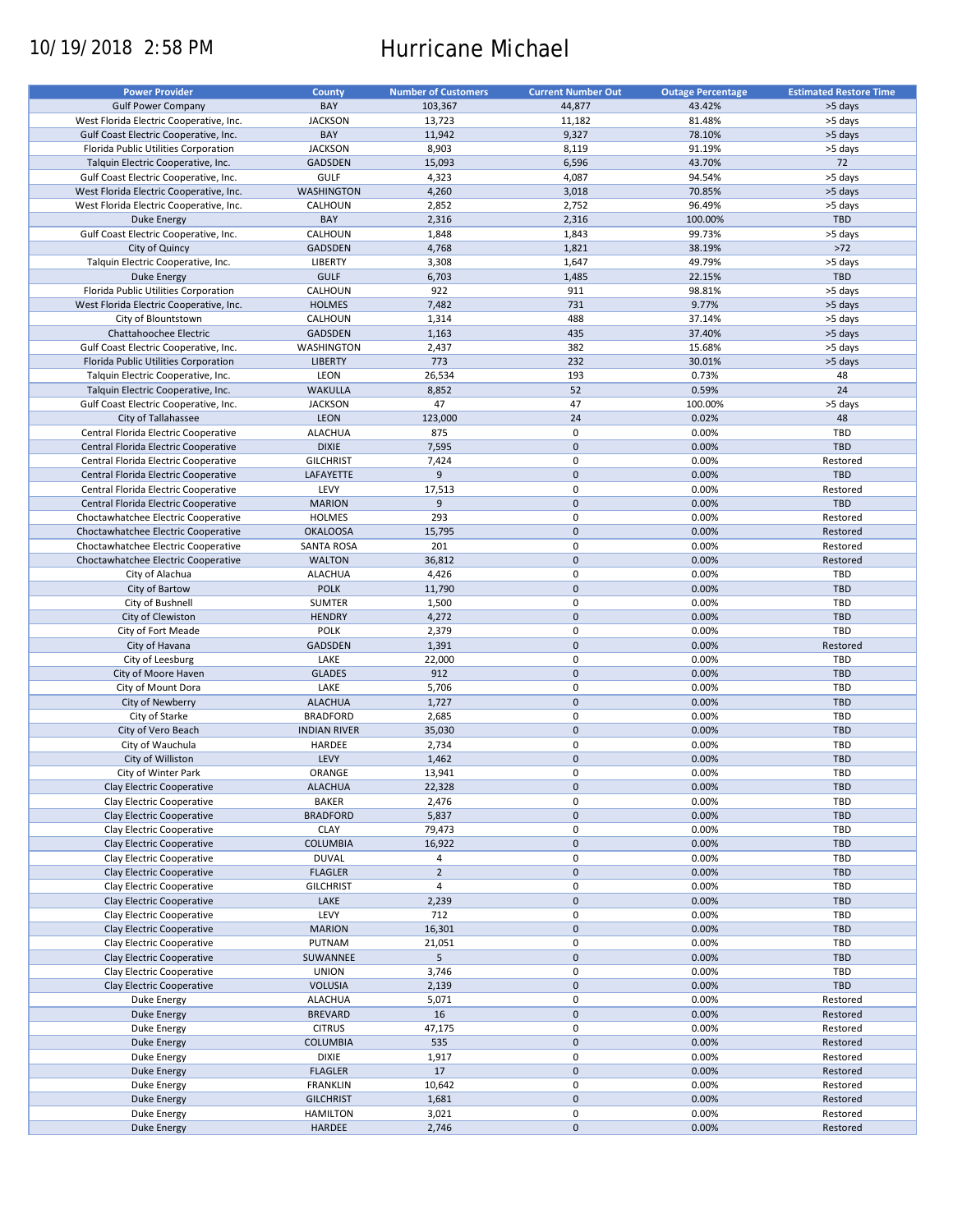## 10/19/2018 2:58 PM Hurricane Michael

| Duke Energy                                        | <b>HERNANDO</b>     | 11,823       | $\mathbf 0$ | 0.00% | Restored   |
|----------------------------------------------------|---------------------|--------------|-------------|-------|------------|
| <b>Duke Energy</b>                                 | <b>HIGHLANDS</b>    | 54,128       | $\mathbf 0$ | 0.00% | Restored   |
|                                                    |                     |              |             |       |            |
| Duke Energy                                        | <b>HILLSBOROUGH</b> | 24           | 0           | 0.00% | Restored   |
| <b>Duke Energy</b>                                 | <b>JEFFERSON</b>    | 4,829        | $\mathbf 0$ | 0.00% | Restored   |
| Duke Energy                                        | LAFAYETTE           | 880          | 0           | 0.00% | Restored   |
|                                                    |                     |              |             |       |            |
| <b>Duke Energy</b>                                 | LAKE                | 85,247       | $\mathbf 0$ | 0.00% | Restored   |
| Duke Energy                                        | LEON                | 66           | $\mathbf 0$ | 0.00% | Restored   |
| <b>Duke Energy</b>                                 | LEVY                | 3,840        | $\mathbf 0$ | 0.00% | Restored   |
|                                                    |                     |              |             |       |            |
| Duke Energy                                        | <b>MADISON</b>      | 4,037        | 0           | 0.00% | Restored   |
| Duke Energy                                        | <b>MARION</b>       | 66,784       | $\mathbf 0$ | 0.00% | Restored   |
| Duke Energy                                        | ORANGE              | 370,927      | 0           | 0.00% | Restored   |
|                                                    |                     |              |             |       |            |
| Duke Energy                                        | <b>OSCEOLA</b>      | 48,545       | $\mathbf 0$ | 0.00% | Restored   |
| Duke Energy                                        | PASCO               | 140,774      | $\mathbf 0$ | 0.00% | Restored   |
| Duke Energy                                        | <b>PINELLAS</b>     | 526,150      | $\mathbf 0$ | 0.00% | Restored   |
|                                                    |                     |              |             |       |            |
| Duke Energy                                        | <b>POLK</b>         | 103,167      | $\pmb{0}$   | 0.00% | Restored   |
| <b>Duke Energy</b>                                 | SEMINOLE            | 154,215      | $\mathbf 0$ | 0.00% | Restored   |
| Duke Energy                                        | <b>SUMTER</b>       | 10,453       | $\pmb{0}$   | 0.00% | Restored   |
|                                                    |                     |              |             |       |            |
| <b>Duke Energy</b>                                 | SUWANNEE            | 833          | $\mathbf 0$ | 0.00% | Restored   |
| Duke Energy                                        | <b>TAYLOR</b>       | 6,261        | $\pmb{0}$   | 0.00% | Restored   |
| <b>Duke Energy</b>                                 | <b>VOLUSIA</b>      | 81,049       | $\mathbf 0$ | 0.00% | Restored   |
|                                                    |                     |              |             |       |            |
| Duke Energy                                        | WAKULLA             | 7,063        | $\pmb{0}$   | 0.00% | Restored   |
| Escambia River Electric Cooperative, Inc.          | <b>ESCAMBIA</b>     | 3,452        | $\mathbf 0$ | 0.00% | TBD        |
| Escambia River Electric Cooperative, Inc.          | <b>SANTA ROSA</b>   | 7,544        | $\pmb{0}$   | 0.00% | <b>TBD</b> |
|                                                    |                     |              |             |       |            |
| Florida Keys Electric Cooperative                  | <b>MONROE</b>       | 31,941       | $\mathbf 0$ | 0.00% | <b>TBD</b> |
| Florida Power and Light Company                    | <b>ALACHUA</b>      | 1,245        | $\mathbf 0$ | 0.00% | TBD        |
| Florida Power and Light Company                    | <b>BAKER</b>        | 5,516        | $\pmb{0}$   | 0.00% | <b>TBD</b> |
|                                                    |                     |              |             |       |            |
| Florida Power and Light Company                    | <b>BRADFORD</b>     | 4,070        | $\mathbf 0$ | 0.00% | TBD        |
| Florida Power and Light Company                    | <b>BREVARD</b>      | 312,828      | $\mathbf 0$ | 0.00% | <b>TBD</b> |
|                                                    |                     |              | $\mathbf 0$ | 0.00% | TBD        |
| Florida Power and Light Company                    | <b>BROWARD</b>      | 939,530      |             |       |            |
| Florida Power and Light Company                    | <b>CHARLOTTE</b>    | 116,579      | $\pmb{0}$   | 0.00% | <b>TBD</b> |
| Florida Power and Light Company                    | <b>CLAY</b>         | 910          | $\mathbf 0$ | 0.00% | <b>TBD</b> |
|                                                    |                     |              |             |       |            |
| Florida Power and Light Company                    | <b>COLLIER</b>      | 215,499      | $\pmb{0}$   | 0.00% | <b>TBD</b> |
| Florida Power and Light Company                    | COLUMBIA            | 14,144       | 0           | 0.00% | TBD        |
| Florida Power and Light Company                    | <b>DESOTO</b>       | 16,855       | $\mathbf 0$ | 0.00% | <b>TBD</b> |
|                                                    |                     |              |             |       |            |
| Florida Power and Light Company                    | <b>DUVAL</b>        | 9            | 0           | 0.00% | TBD        |
| Florida Power and Light Company                    | <b>FLAGLER</b>      | 59,608       | $\pmb{0}$   | 0.00% | <b>TBD</b> |
| Florida Power and Light Company                    | <b>GLADES</b>       | 3,508        | $\pmb{0}$   | 0.00% | TBD        |
|                                                    |                     |              |             |       |            |
| Florida Power and Light Company                    | HARDEE              | 33           | $\pmb{0}$   | 0.00% | <b>TBD</b> |
| Florida Power and Light Company                    | <b>HENDRY</b>       | 9,892        | $\pmb{0}$   | 0.00% | <b>TBD</b> |
| Florida Power and Light Company                    | <b>HIGHLANDS</b>    | 519          | $\mathbf 0$ | 0.00% | <b>TBD</b> |
|                                                    |                     |              |             |       |            |
| Florida Power and Light Company                    | <b>INDIAN RIVER</b> | 57,796       | $\pmb{0}$   | 0.00% | TBD        |
| Florida Power and Light Company                    | LEE                 | 266,497      | $\pmb{0}$   | 0.00% | <b>TBD</b> |
| Florida Power and Light Company                    | MANATEE             | 188,203      | $\pmb{0}$   | 0.00% | TBD        |
|                                                    |                     |              |             |       |            |
| Florida Power and Light Company                    | <b>MARTIN</b>       | 94,739       | $\mathbf 0$ | 0.00% | <b>TBD</b> |
| Florida Power and Light Company                    | MIAMI-DADE          | 1,138,406    | $\mathbf 0$ | 0.00% | TBD        |
|                                                    |                     |              |             |       |            |
| Florida Power and Light Company                    | <b>MONROE</b>       | 94           | $\mathbf 0$ | 0.00% | <b>TBD</b> |
| Florida Power and Light Company                    | NASSAU              | 22,701       | 0           | 0.00% | <b>TBD</b> |
| Florida Power and Light Company                    | <b>OKEECHOBEE</b>   | 20,142       | $\mathbf 0$ | 0.00% | <b>TBD</b> |
|                                                    |                     |              |             |       |            |
| Florida Power and Light Company                    | ORANGE              | 3            | $\mathbf 0$ | 0.00% | TBD        |
| Florida Power and Light Company                    | <b>OSCEOLA</b>      | $\mathbf{3}$ | $\pmb{0}$   | 0.00% | TBD        |
| Florida Power and Light Company                    | PALM BEACH          | 750,041      | 0           | 0.00% | TBD        |
|                                                    |                     |              |             |       |            |
| Florida Power and Light Company                    | PUTNAM              | 20,144       | $\mathbf 0$ | 0.00% | <b>TBD</b> |
| Florida Power and Light Company                    | SARASOTA            | 270,158      | 0           | 0.00% | TBD        |
| Florida Power and Light Company                    | SEMINOLE            | 55,586       | 0           | 0.00% | TBD        |
|                                                    |                     |              |             |       |            |
| Florida Power and Light Company                    | ST. JOHNS           | 91,015       | 0           | 0.00% | TBD        |
| Florida Power and Light Company                    | ST. LUCIE           | 129,369      | 0           | 0.00% | <b>TBD</b> |
| Florida Power and Light Company                    |                     |              | 0           | 0.00% |            |
|                                                    | SUWANNEE            | 5,025        |             |       | TBD        |
| Florida Power and Light Company                    | <b>UNION</b>        | 1,637        | 0           | 0.00% | <b>TBD</b> |
| Florida Power and Light Company                    | VOLUSIA             | 179,598      | 0           | 0.00% | TBD        |
| Florida Public Utilities Corporation               |                     |              |             |       |            |
|                                                    | NASSAU              | 15,989       | $\pmb{0}$   | 0.00% | Restored   |
| Fort Pierce Utilities Authority                    | ST. LUCIE           | 27,630       | 0           | 0.00% | TBD        |
| Gainesville (Gainesville Regional Utilities - GRU) | <b>ALACHUA</b>      | 94,473       | $\pmb{0}$   | 0.00% | <b>TBD</b> |
|                                                    |                     |              |             |       |            |
| Glades Electric Cooperative, Inc.                  | <b>GLADES</b>       | 3,015        | $\pmb{0}$   | 0.00% | TBD        |
| Glades Electric Cooperative, Inc.                  | <b>HARDEE</b>       | $\mathbf 0$  | $\pmb{0}$   |       | <b>TBD</b> |
| Glades Electric Cooperative, Inc.                  | <b>HENDRY</b>       | 3,530        | $\pmb{0}$   | 0.00% | TBD        |
|                                                    |                     |              |             |       |            |
| Glades Electric Cooperative, Inc.                  | <b>HIGHLANDS</b>    | 7,321        | $\pmb{0}$   | 0.00% | <b>TBD</b> |
| Glades Electric Cooperative, Inc.                  | OKEECHOBEE          | 2,278        | 0           | 0.00% | TBD        |
| Green Cove Springs Electric                        | <b>CLAY</b>         | 3,889        | $\pmb{0}$   | 0.00% | TBD        |
|                                                    |                     |              |             |       |            |
| Gulf Coast Electric Cooperative, Inc.              | <b>WALTON</b>       | 100          | 0           | 0.00% | TBD        |
| <b>Gulf Power Company</b>                          | <b>ESCAMBIA</b>     | 152,984      | $\pmb{0}$   | 0.00% | Restored   |
|                                                    |                     |              | 0           | 0.00% | Restored   |
| <b>Gulf Power Company</b>                          | <b>HOLMES</b>       | 2,572        |             |       |            |
| <b>Gulf Power Company</b>                          | <b>JACKSON</b>      | 1,375        | $\pmb{0}$   | 0.00% | Restored   |
| <b>Gulf Power Company</b>                          | <b>OKALOOSA</b>     | 94,172       | 0           | 0.00% | Restored   |
| <b>Gulf Power Company</b>                          |                     | 72,563       | $\pmb{0}$   | 0.00% | Restored   |
|                                                    | <b>SANTA ROSA</b>   |              |             |       |            |